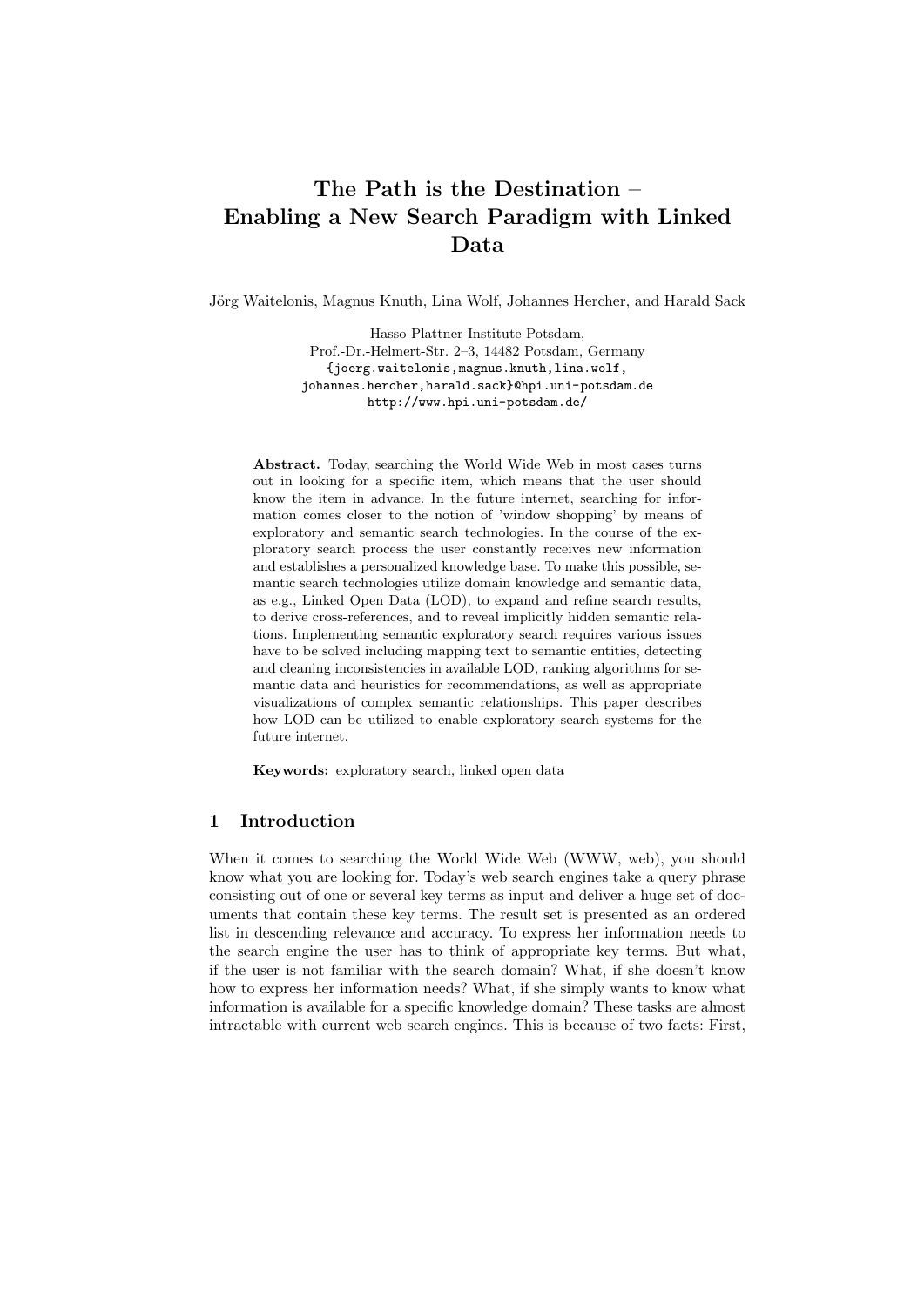the information already available in the WWW is far too large to maintain an overview of all documents concerning a certain topic. Almost nobody will look up more than the few first pages of achieved search results. Secondly, current search engines most times neglect the meaning of the document content. Thus, it is not possible to deduct nearby cross-connections towards meaningful information, which is closely connected to the user's search request and potentially the solution of his original information needs.

The emergence of semantic web technologies enables the machine understandable representation of knowledge encoded in web documents. With the Linking Open Data (LOD) initiative<sup>1</sup> large resources of publicly available structured data from various domains have been triplified to become interlinked RDF(S) datasets. This Linked Data provides machine understandable semantics to enable the simple deduction of cross-connections between data. Natural Language Processing (NLP) technologies, media analysis, and statistics are applied to detect semantic entities and their relationships in multimedia web documents. Taking this into account, a semantic search engine should be able not only to deliver results of higher precision and recall, but also to give suggestions on what is nearby as regards to content and meaning. Thus, truly explorative search will become possible, enabling the user to discover and to explore knowledge that is hidden in web documents, and to solve complex search tasks. The Concept of exploratory search and related work is covered with in Section 2.

But, one of the basic prerequisites for the technical realization of an efficient exploratory semantic search engine is accuracy and correctness of the underlying data. This means that if a semantic search engine is build on top of linked data, the obtained search results and exploratory recommendations can only be as good as the quality of the underlying data sources and entities that are to be connected with the web document content.

We are not the first, who have identified serious flaws in current LOD resources  $[3, 4]$ , esp. in DB pedia<sup>2</sup> as its central hub. These flaws stem from structural, syntactic, and semantic inconsistencies, ambiguities, and missing information that have to be resolved to enable an advantage over traditional keyword based search technologies and to fully exploit the potential of exploratory semantic search. How linked data is used to enable exploratory semantic search is explained in Section 3. Flaws and deficiencies in current linked data resources esp. with regard to exploratory semantic search are discussed in Section 4. The concluding Section 5 exemplifies our efforts to cope with the problems raised and points out future work. Building on adjusted and validated linked data resources exploratory search will complement today's web search fostering the exploration of knowledge in the future internet.

<sup>1</sup> http://esw.w3.org/SweoIG/TaskForces/CommunityProjects/LinkingOpenData

 $^2$ http://dbpedia.org/  $\,$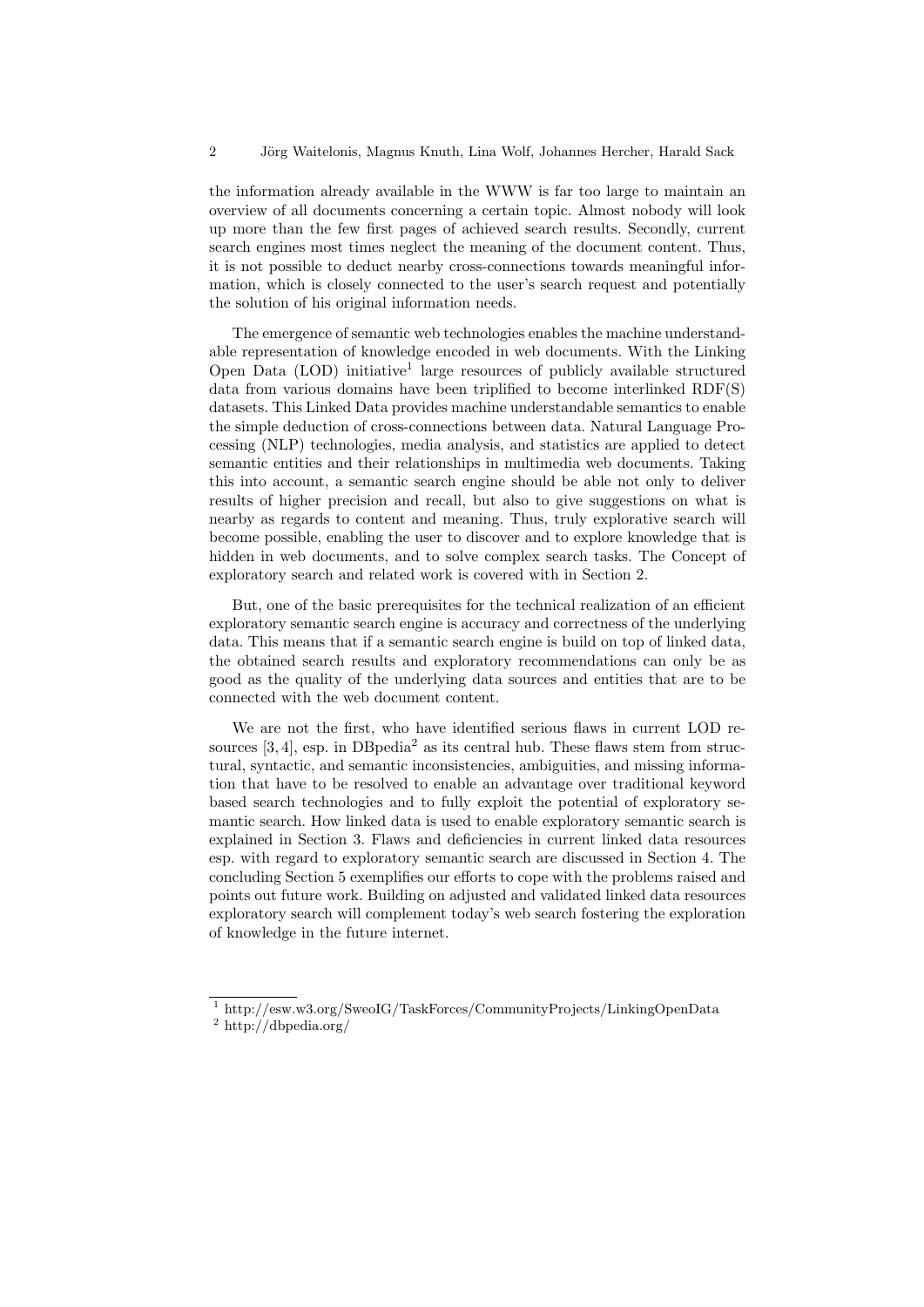# 2 Exploratory Search as a New Search Paradigm

With the growing amount of information available in the WWW a few keywords typed into an input box resulting in a unidirectional list of documents have become insufficient to fulfill all of the user's information needs. The web generally supports information seeking strategies such as browsing on-the-fly, selection, and navigation by trial and error. The user's expectations from search engines have therefore turned from the pure lookup-search to more exploratory search strategies including learning and investigation [6].

Exploratory search supports users in investigating the data space in depth as well as in broadness. In keyword-based search the target is known and the process of refining the search should reach the desired target as fast as possible [13]. In contrast, exploratory search assists the user in spotting a domain along variant paths [12]. The user can move backwards and forwards on alternative search paths and can thereby access all underlying and related data.

According to Marchionini search activities can be grouped in "lookup", "learn", and "investigation" [6]. While he considers keyword based search as sufficient for a lookup search (fact retrieval, question answering etc) to learn and to investigate are exploratory search activities. Learning searches are an iterative process returning various facts and media. Investigation searches can last over an extended period of time and therefore require multiple search sessions. Furthermore, exploratory search can involve multiple people collaboratively working together as White et al. point out [13].

In the keyword based search only content, whose keywords are known can be found. If the user is not experienced in the domain of the search topic the appropriate keywords for the search are difficult to devise.

Applying facetted search the user starts with a general keyword and refines the search results in an iterative filter process. Stefaner et al. published the facetted search interface "elastic-lists" [8]. It supports searching from general to special terms, navigation by selection, and trial and error by search path backtracking. However, using facetted search only, the user mainly encounters knowledge available in the documents already achieved by the underlying keyword based search. An exploratory search additionally has to enable the user to find nearby and related topics.

Explorative search is able to discover knowledge related to the original search topic in addition to the refining process of facetted search. In contrary to the keyword-based search, exploratory search requires active user involvement in several iterations. While the result of a keyword based search is only linear, the output of an exploratory search can be multi dimensional, such as e. g. linear or clustered search results, new facets, and related topics. Therefore, new user interfaces are needed to visualize search results and data relations to assist user interaction in the exploratory search process.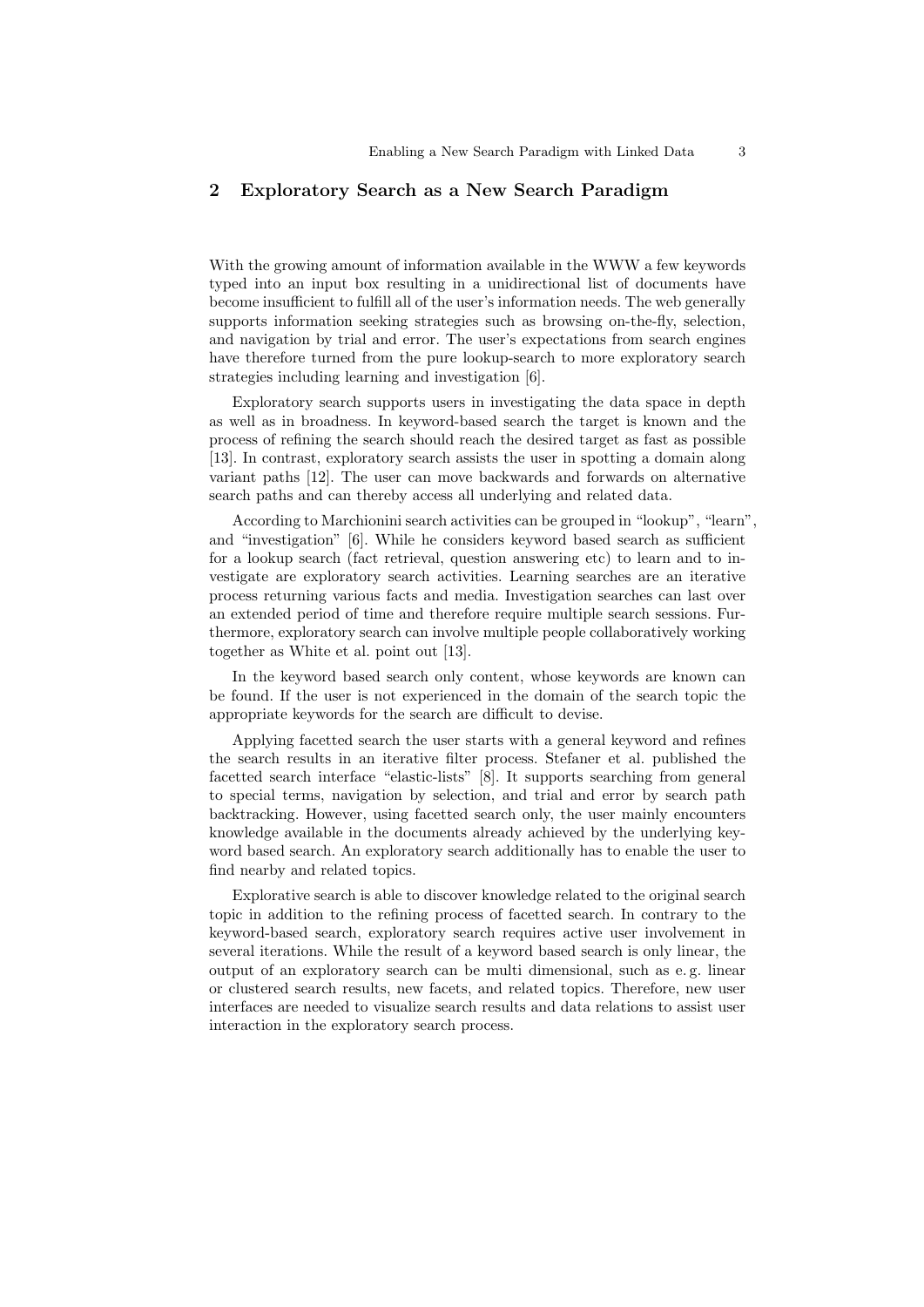4 J¨org Waitelonis, Magnus Knuth, Lina Wolf, Johannes Hercher, Harald Sack

#### 3 How to Support Exploratory Search with LOD

Exploratory search comprises methods to recommend alternative search paths and to suggest of related information to the original search results. To determine these cross-connections further information that enables the exploration of the repository, semantic technologies are used to implement exploratory semantic search.

For exploratory semantic search, the basis for exploration among other is constituted by LOD resources and relations. To expand and refine the search results and to enable following new search paths, search queries as well as search results have to be aligned to semantic entities that are interlinked by content based relationships. This facilitates to extend the search scope by the option to investigate the semantic context, different time references, or geographical references that are related to the search query or to the original search results.

The semantic exploitation of a repository, whether it is comprising textual or multimedia data, requires the content of its documents to be mapped to corresponding semantic entities. This mapping process is denoted as *named entity* recognition. In first place, it comprises the detection of named entities in the resource metadata or in the resource itself, if represented in textual format. These named entities are extracted with the help of linguistic techniques (Natural Language Processing, NLP) and are mapped to semantic entities from LOD resources (entity mapping). Named entities might be mapped to various semantic entities with different meanings. These ambiguities are caused by the natural language phenomenon of polysemy and can be solved by word sense disambiguation based on additional contextual information [2, 5, 7, 14].

In contrast to straight RDF search engines such as 'sindice' or 'sig.ma' [10], it is now possible to search for documents and semantic entities at the same time. Semantic entities assigned to documents extend the capabilities of traditional keyword based search by:

- true semantic facetted browsing to filter search results,
- extension of the query string with related entities and keywords, and
- recommendations of related documents and further search suggestions by following cross connections.

Search results can be reorganized and classified by clustering their entities, or assigning corresponding documents to (super-)classes and categories of the contained entities.Compared to the rather uni-dimensional search results in keywordbased search, it is now possible to follow relations in multiple directions. For instance, Fig. 1 shows an example of three related entities in DBpedia. If the user's original search is targeted for the British author 'Aldous Huxley', the user might also be interested in the works of the authors 'H.G. Wells' or 'George Orwell', which both share the Huxley's underlying Yago [9] class and are related to him by the 'influences' relationship. Properties such as 'influences' can be used to move hand over hand through the underlying RDF graph, while exploring the repository documents.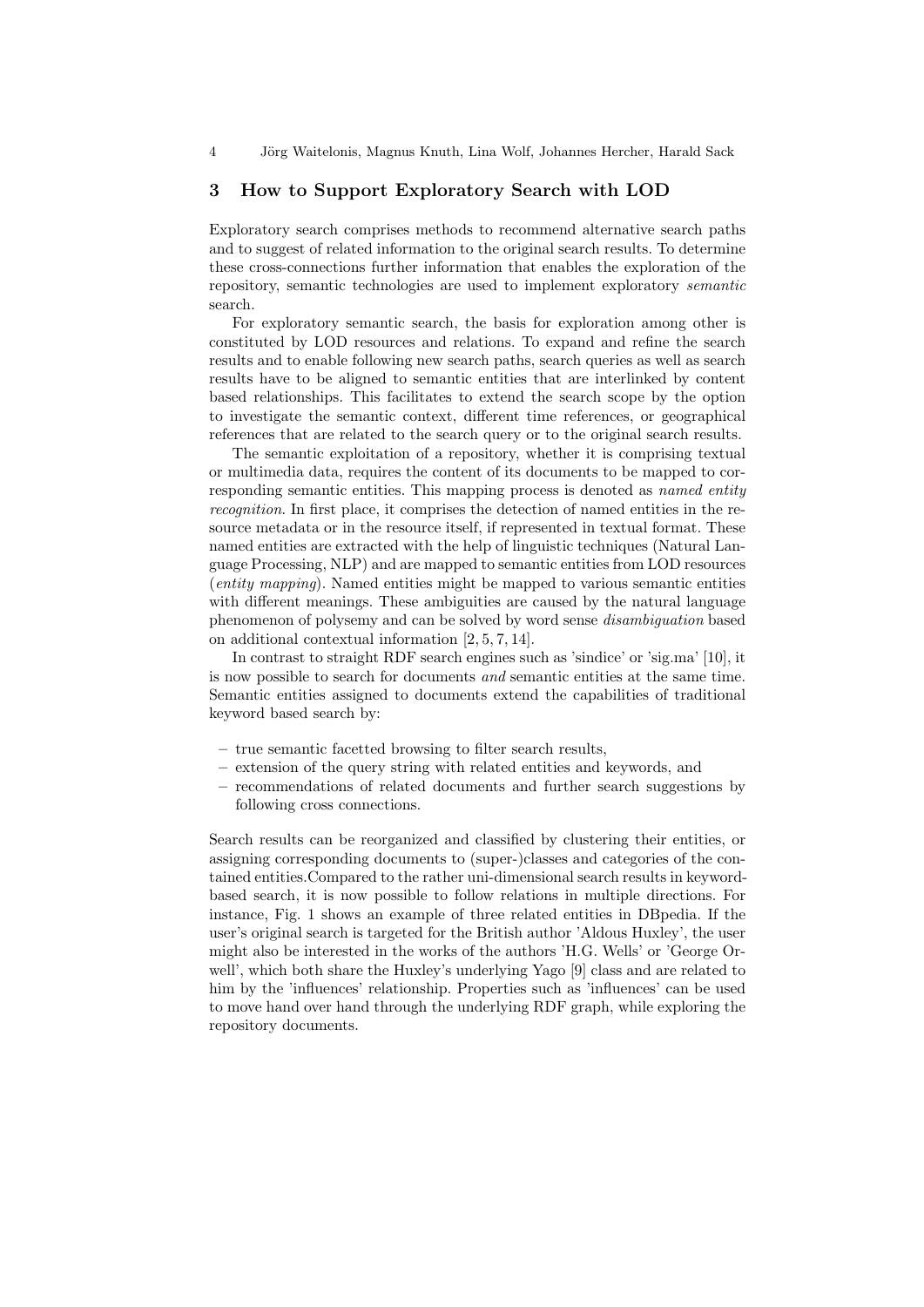

Fig. 1. Recommendations based on the DBpedia graph structure. (Images are taken from Wikipedia.)

Furthermore, entities related by time or geographical location provide a chronological or geographical classification accordingly. Time always refers to different modalities, as e. g., when a document was created, when it was published, or content based time-references. In a similar way, geographical-references can refer to different modalities, as e. g., where a document is located, where it was produced, and published, or to content based geographical references.These multimodal subtleties also require an adaption of the search interfaces. Far away from the paradigm of simple linear search result lists, new and more expressive navigational features, such as (RDF-)graph-visualizations, cluster-maps, geomaps, and time-lines support the user in perceiving the information. Because of the high diversity w. r. t., the visualization relationships between entities, the interfaces have to be highly generic. This requires methods to prioritize and visually structure the information displayed to the user in general, according to the user's personal interests. Therefore, it is necessary to develop importance respective the relevance of related entities. For example, to visualize information about the DBpedia entity 'Albert Einstein' more than 600 facts (RDF triples) do exist. This amount of information cannot be presented to the user all at a glance. Heuristics based on statistical and semantic analysis of the underlying RDF graph structure are applied to rank related entities according their relevance [12, 11]. In addition, every user might have different preferences. Thus, the relevance rankings have to be personalized. The user's behavior can be tracked by log-file analysis. Together with the user's preferences a profile can be generated and mapped to an LOD sub graph, representing the user's interests. This enables a subjective relevance ranking and allows personalized search recommendations.

## 4 Issues on Using LOD to Support Exploratory Search

One essential prerequisite to achieve satisfactory search results for semantic exploratory search according to our approach as described in the previous section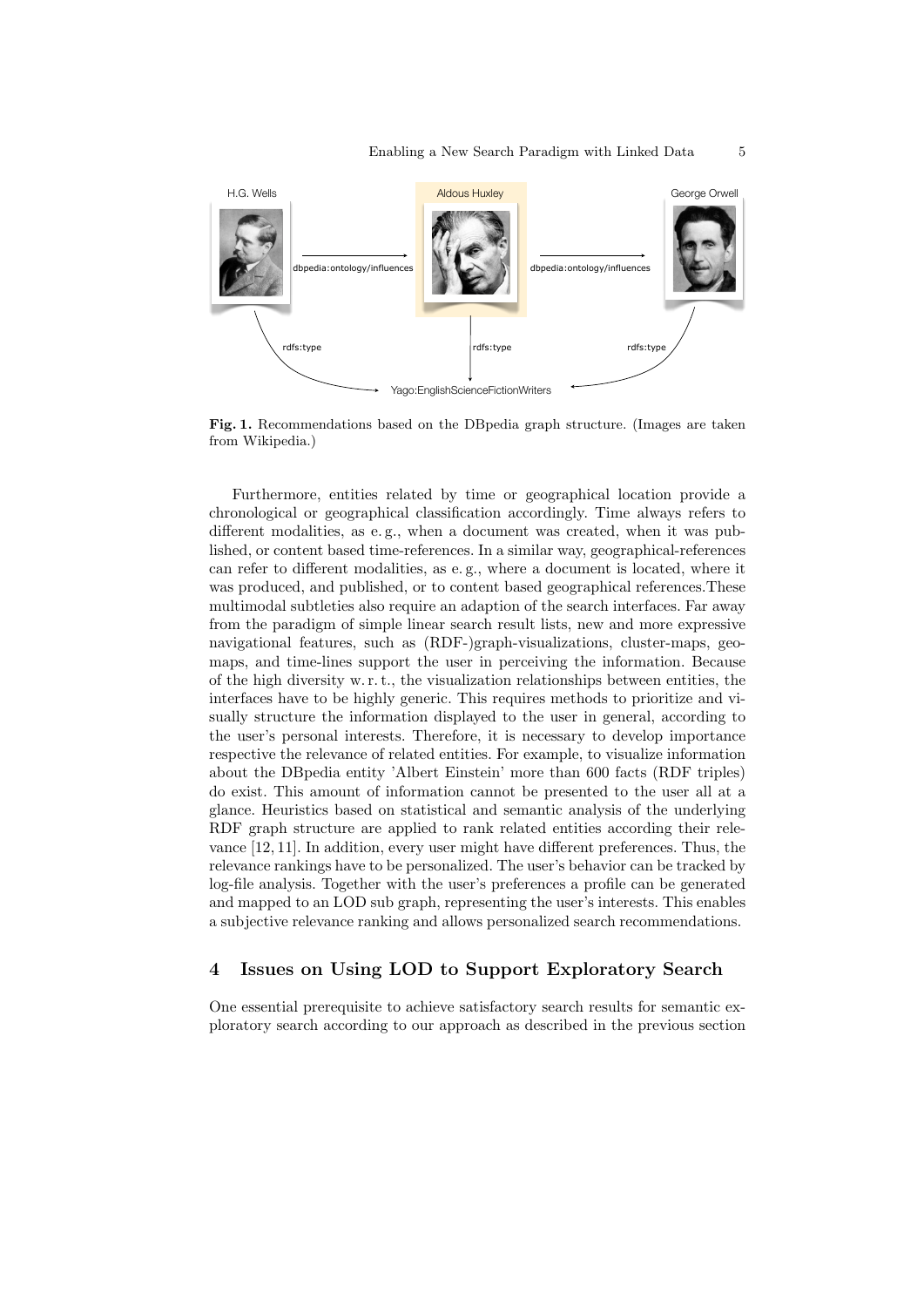is the provision of consistent and complete knowledge bases. A serious weakness of LOD data sets is their lack of data integrity and preciseness  $[4, 3]$ , whereas quality strongly differs between single data sets.

In LOD there is no such thing as a consistent category system. This shortcoming makes it difficult to identify all resources of a given type. Resources often are not explicitly typed (by using rdf:type property) to those classes they belong to. Solving this issue becomes a forensic investigation, since in the majority of cases, types of an entity only can be deduced from the domain and range of the properties the resource is used with.

To wait for the data producers to upgrade their data is not a suitable solution. Therefore, methods are required to achieve improved semantic richness, higher quality, and completeness of linked data. Such a linked data 'washing machine' performing data cleansing on very large knowledge bases needs to implement efficient and scalable algorithms. Scalability for highly parallel and cloud computing technologies, as e.g., the HPI Future SOC Lab infrastructure<sup>3</sup>, is mandatory to address and to solve this problem in an appropriate way.

Likewise, the performance of large-scale RDF data management has to be improved, because current triple store systems are many times less efficient compared to relational data management systems [1]. Not least for this reason, it is currently good practice to reduce processing complexity by extracting only a subset of the LOD cloud, processing it offline, and store it in a precomputed index, which in turn impairs the requirement for completeness and flexibility. One solution for this issue is the development of adaptive indexing and caching strategies.

Another issue is, how to deal with contentual gaps. The LOD cloud is far from being a comprehensive and complete mirror of available information, if ever achievable at all. However, some gaps might be closed by deductive reasoning to generate complementing RDF statements on existing data.

The success of exploratory semantic search and linked data as such heavily depends on accessible and user-friendly interfaces to visualize (intermediate) results and relations between entities. To take advantage of the rich structure of linked data, user interfaces have to display all relevant information to aggregate interrelations and to hide negligible facts depending on the context. Evaluation of such new technologies requires a reliable database of sound ground truth data, which is hard to come by. Allowing users to give immediate feedback on search results establishes a possible way to achieve this.

There is a fine line between usability and expressivity in semantic web based search. User interaction overall needs to become more intuitive, especially for building expressive queries, which have to be generated in the background by means of elementary user actions without neglecting more complex requests.

Furthermore exploratory search has to be personal. To enable personalized exploratory search results one has to keep track of provenance information beyond metadata while ensuring compliance with privacy requirements.

<sup>3</sup> http://www.hpi.uni-potsdam.de/forschung/future soc lab.html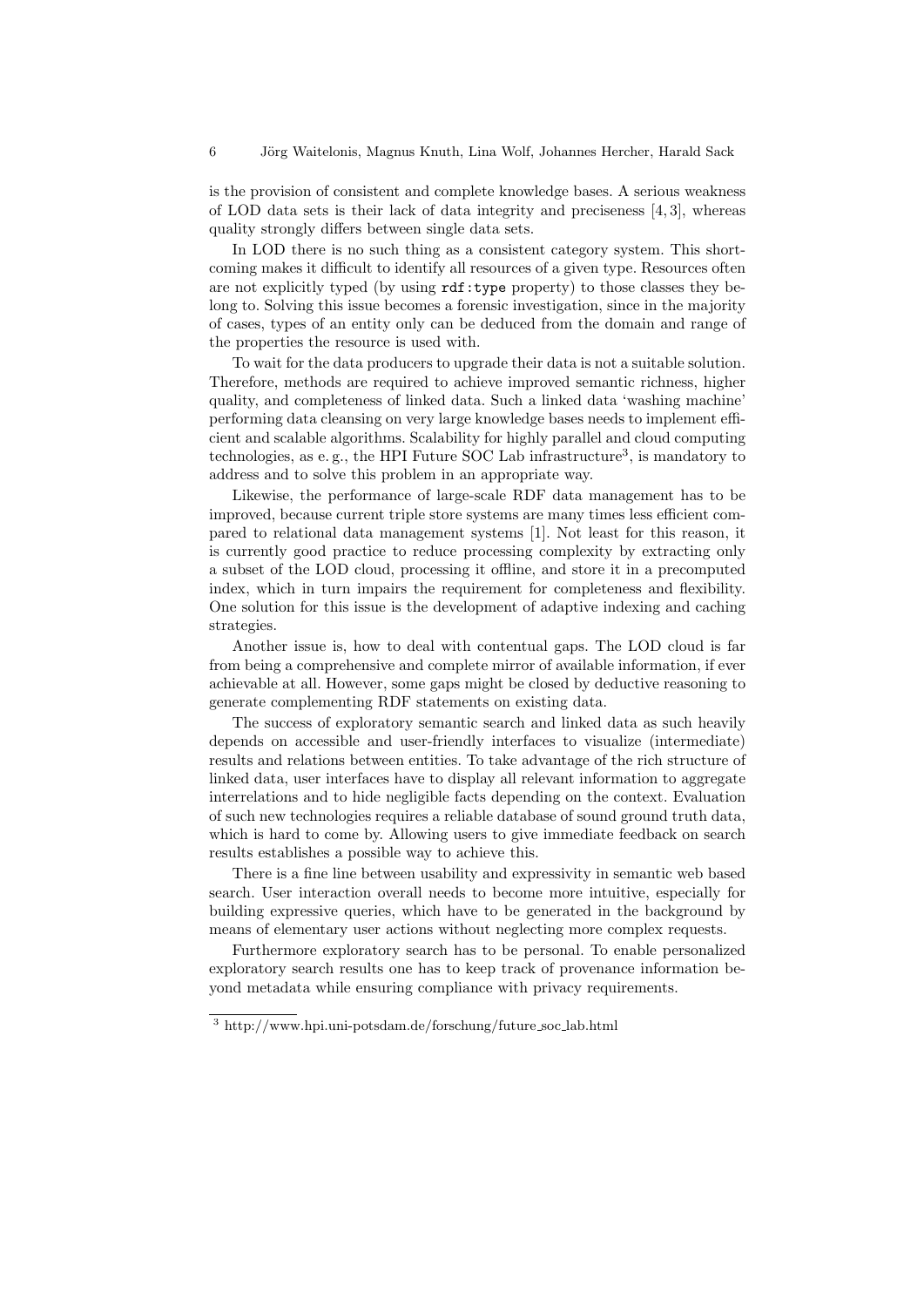### 5 Conclusion and Future Work

By harnessing the meaning of content associative, facetted, and exploratory search interfaces can be developed providing high quality search results (by means of recall and precision). The Linking Open Data (LOD) initiative has engaged various communities to share their data for sustainable usage based on semantic web technologies. However, the publicly available LOD datasets often do not meet mandatory quality requirements. The future internet will be based on semantic technologies that enable information access in a content-based way by including formal semantics in a machine understandable manner. Therefore, LOD resources require thorough analysis and subsequent bug fixing or refurbishing as we have pointed out in the previous chapters. Our current research focusses on analysis and cleansing LOD resources on structural and syntactical level as well as on semantical and contentual level. We tackle these issues with the help of the infrastructure of the HPI Future SOC Lab that provides computing resources with main memory on terabyte level to cope with the necessary large-scale processing. To deduce cross-connections to meaningful information related to the user's information needs we apply refurbished datasets of the LOD cloud to build on and propose an exploratory search paradigm. Exploratory semantic search is based on generic facets, enabling the user to better refine and broaden search queries and to provide content-based recommendations. A prototype implementation of the exploratory search featurefocussing on academic video search is publicly available  $4$  and subject of ongoing research. By shifting the current paradigm of web search from simple keyword based search that provides satisfactory results as long as the user knows what exactly she is looking for, to an exploratory approach, web search is becoming a quest for knowledge, guiding the user along new pathways to serendipitous findings.

## References

- 1. Bizer, C., Schultz, A.: The Berlin SPARQL Benchmark. Int. J. Semantic Web Inf. Syst. 5(2), 1–24 (2009)
- 2. Bunescu, R., Pasca, M.: Using Encyclopedic Knowledge for Named Entity Disambiguation. In: Proc. of the 11th Conf. of the European Chapter of the Assoc. for Computational Linguistics (EACL2006), Trento, Italy (Apr 2006)
- 3. Ding, L., Shinavier, J., Shangguan, Z., McGuinness, D.: SameAs Networks and Beyond: Analyzing Deployment Status and Implications of owl:sameAs in Linked Data. In: 9th Int. Semantic Web Conference (ISWC2010). Shanghai, China (Nov 2010)
- 4. Hogan, A., Harth, A., Passant, A., Decker, S., Polleres, A.: Weaving the Pedantic Web. In: Proc. of the Linked Data on the Web (WWW2010) Workshop (LDOW 2010). Raleigh, North Carolina, USA (Apr 2010)
- 5. Li, X., Morie, P., Roth, D.: Semantic Integration in Text From Ambiguous Names to Identifiable Entities. AI Magazine 26(1), 45–58 (2005)

 $^4$ http://mediaglobe.yovisto.com:8080/  $\,$